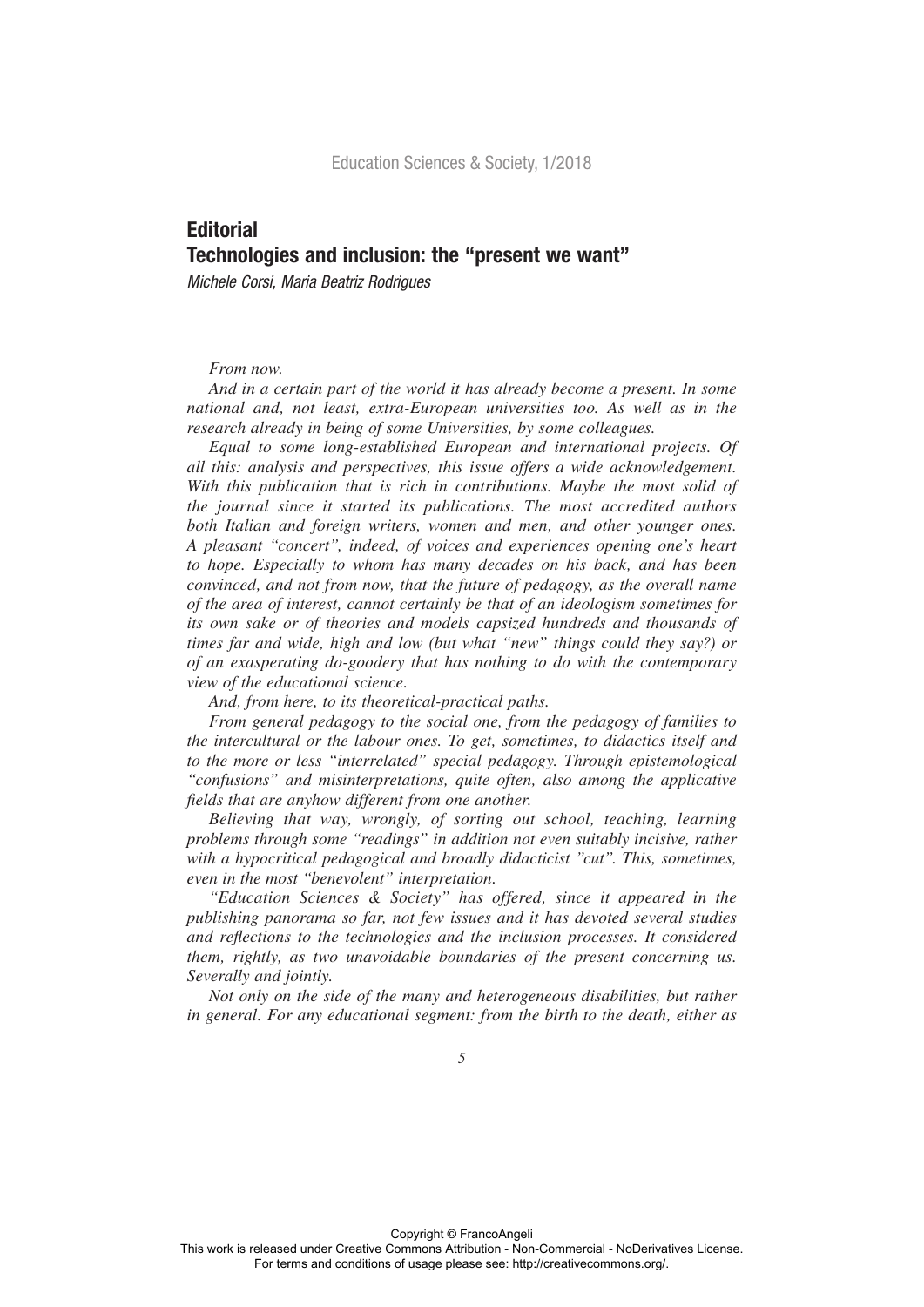*an individual and as a group. As, globally, for the whole school: not least the Italian one. From the kindergarten to secondary school, to university to the in-service training, even a post-university one, of everyone and of each one. Is it possible on the other hand and limitedly only to the school institution, to keep still alive, and sometimes through the "oxygen mask", the school of the blackboards and chalks, of the very heavy and muddled text-books (in complete disregard of Freinet, by the then already dead decades before, of the whole naturalistic and Christian activism by the Structuralism and Bruner etc., and with the harm of scoliosis even for the young backs of our pupils) and variedly coloured notebooks (with rucksacks so much fully-packed as to seem, sometimes, those of the sorrowful migrants ready to some daring embarking)? Is it the school – or university – of face-to-face teaching or front lecturing, of the explanations and the "ancien régime" oral tests, as in the time of our great-great grandparents or our ancestors in general?*

In the same way as a history that has stopped, unchangeable and *motionless.*

*As if the contemporaneity, which nonetheless beats lively outside the school walls, did not concern it. What a wonder, then, if our pupils and students, among those walls, get bored, and not only a little. If they live the school hours as a debt to pay, to run at the end out of it, happy and loud. If, along the monotonous explanations, even very highly educated ones, they play with their mobiles, tablets and whatever characterises instead our time and their age.*

*With the teachers even the most motivated ones, who only thinking to be similar to the teachers of the past, become blue and lose any possible enthusiasm for each school year that passes by.*

*Anything else than the school with the lights always on of "my" '68. This is rather the school of fixity and lethal boredom.* 

*The school must open to contemporaneity instead.*

*It must get infected and contaminated with it. Obviously with/through the critical intelligence that characterises it.* 

*It must immeasurably widen its didactic and instrumental horizons. And it must take over the technologies. Even rethinking and reconsidering them. And mediating them through the best tradition and expertise of its ultra-millenary history.*

*The school, therefore, surely of the "laid-back" time: the best and more consolidated teaching-learning processes, but nonetheless the school of this present of ours that changes rapidly and runs at the speed of light.* 

*The school and the society cannot do without all this.*

*And I think that Dewey, if he came to life again – that Dewey sometimes much-quoted to disagree with the possible and necessary innovations –, would have the same opinion.*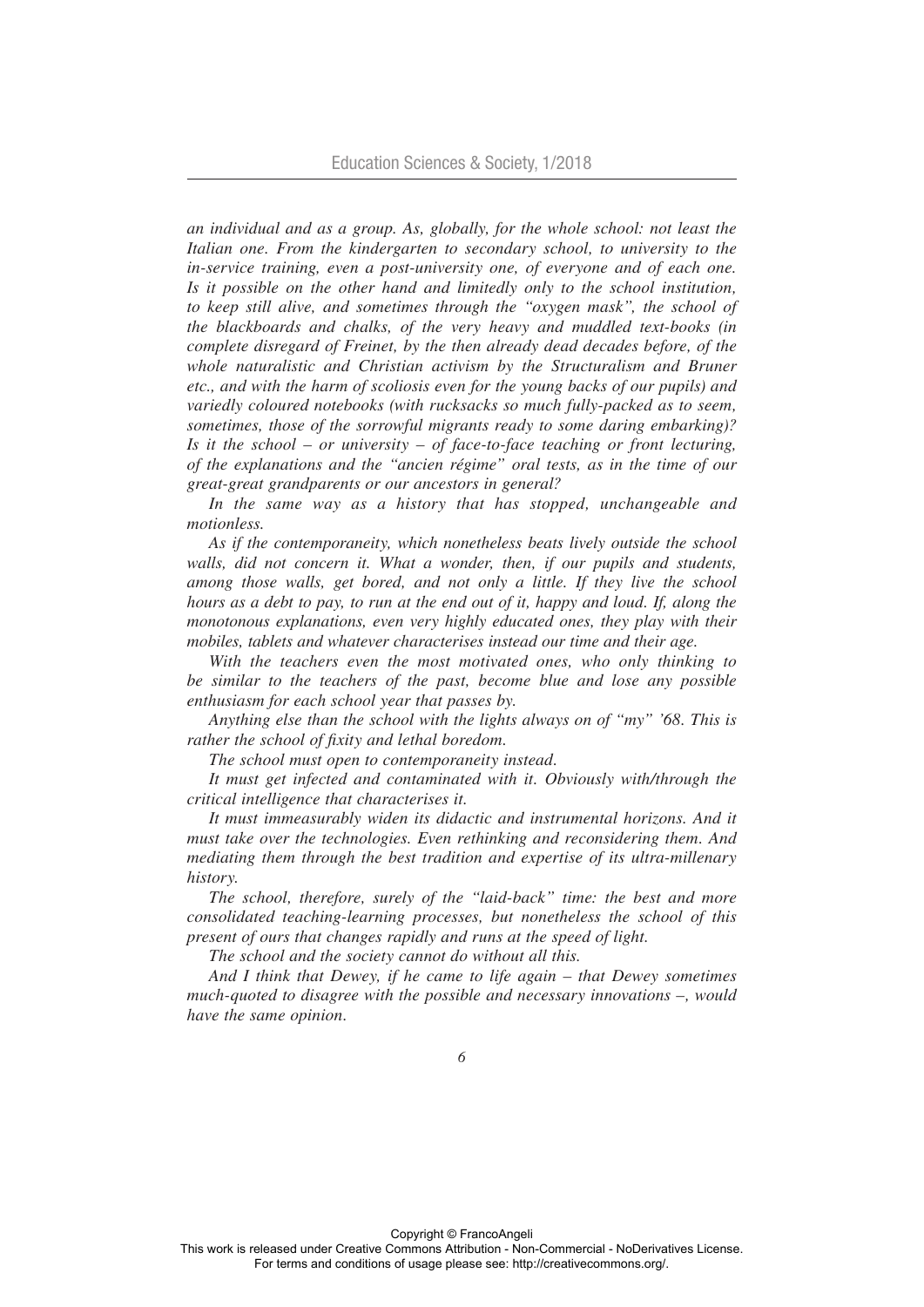*I get to the core topic and to the school, social and democratic urgency of the students with disabilities.* 

*On the wider background of the people in this condition.*

*Not by chance, I referred to democracy.*

*With duly reference also to the mandatory "topic" of the right to study, far from having been sorted out, in Italy too.*

*For everyone, but particularly for these pupils of ours with difficulties.*

*Disabilities – as I have already written – that are varied and very different among them.* 

*In fact, it is just sufficient to read the contributions in this issue to be aware: dyslexia, difficulty in learning in general, motor impairments, attention deficit disorder, hyperactivity, visual impairments, autism, Down syndrome etc.*

*With validations however belonging to different universities and to inclusion projects variously developed in time.*

*Or to many research centres (one for all: the CeDisMa) or to projects like, for example, the MUSE, or to University workshops in charge for the teacher training of some specific school level (with the "case", here, of Roma Tre University) or to schools like- just to mention one- the one of Palermo, but in a plurality of Countries and nations: from Italy to Brazil, from Argentina to Chile, to Mexico etc.* 

*Through a pedagogical literature and not only, to support: the widest and most qualified possible one.*

*Just to stop at a first level of reading of the different articles published here. But all with a theoretical-practical permanent feature that comes back durably: the use of multiple technologies to be really helpful for real* 

*disabilities likewise abundant. A principle and a choosing of a battlefield totally convincing.*

*As much as to have been chosen as one of the most meaningful item of the excellence project, which was also won, by the Department of Education, cultural heritage and tourism of the University of Macerata.* 

*Besides, which alternative?*

*The do-goodery or a pat on the shoulder?*

*Is that being a disabled is "nice", that the migrant in our reality is equally "nice"?*

*We don't know what to do with the motions of emotional bonds.*

*Politically, culturally, socially, pedagogically.*

*Rather with the rise that other branches of knowledge, and especially the hard sciences, end liquidating the pedagogical knowledges as useless, when not dangerous (from Mussi to Gelmini, from Galli della Loggia to Alberoni etc.), raising them to the "evil" perpetrated against the Italian school system.*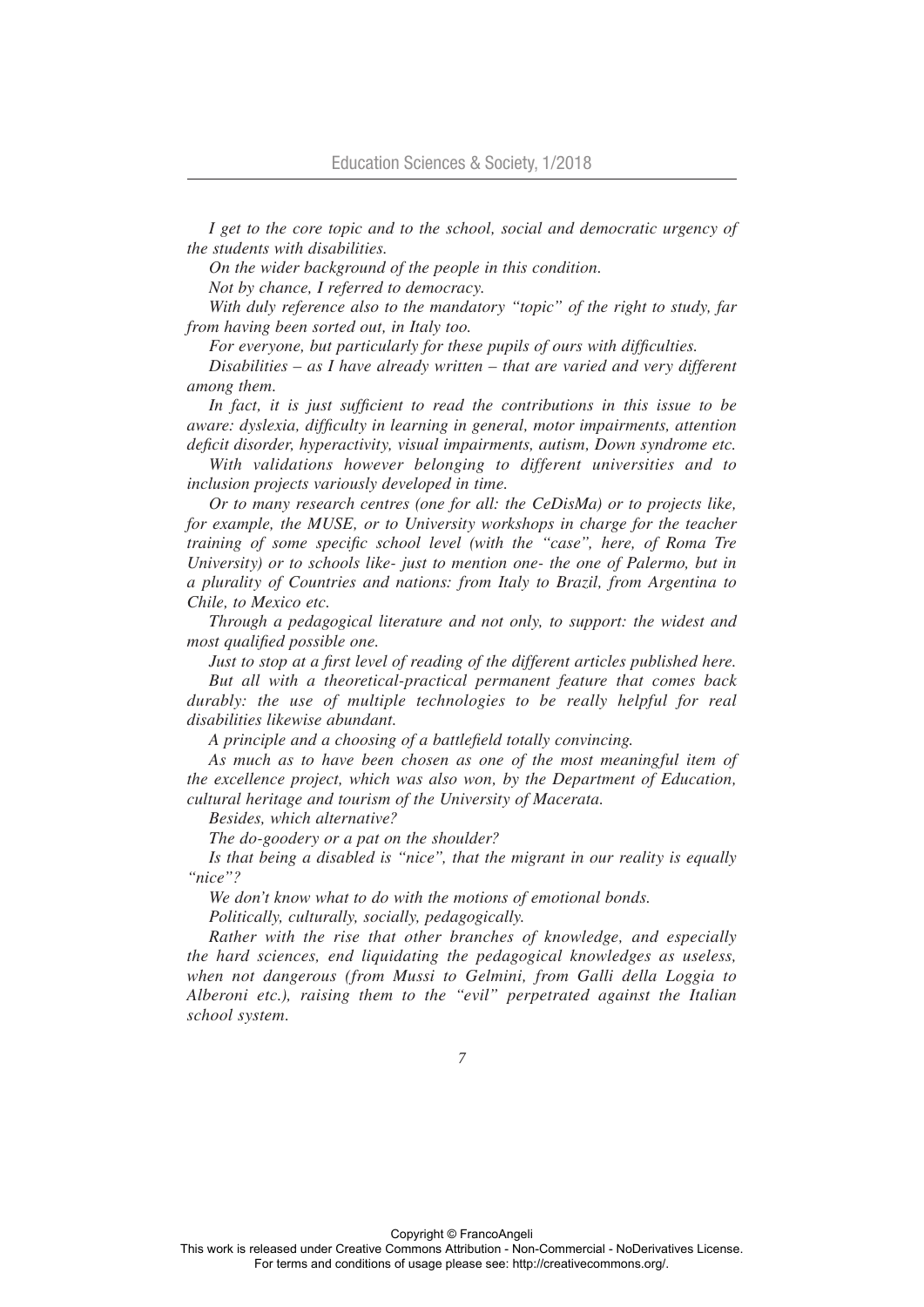*This issue ends with a beautiful article, in "Alia", devoted to the enchantment of story-telling in the perspective of Maria Montessori.*

*With two further "merits".*

*The first one: of having comparatively combined it with the psychoanalytic perspective by Bruno Bettelheim, in a psycho-pedagogic approach rich in great hermeneutic charm and on track with interesting studies on the matter.*

*And the second one on more paths: from the investigated relationship between the reality experienced by the child and his unconscious up to the meeting, possible and credible, between the Montessorian reality data and the undeniable childhood imagination thematised by the above-mentioned psychoanalyst, proposing, furthermore, evocative precocious awareness paths of the item-book, in a time of huge functional illiteracy.*

*Confirming what has always been the feature of this journal: of having chosen, since its first editorial, the never-ending dialogue between general and social pedagogy, on one side, and the didactics and special psychology on the other. In a historical reference framework that is both precious and unavoidable. Duly "educated".*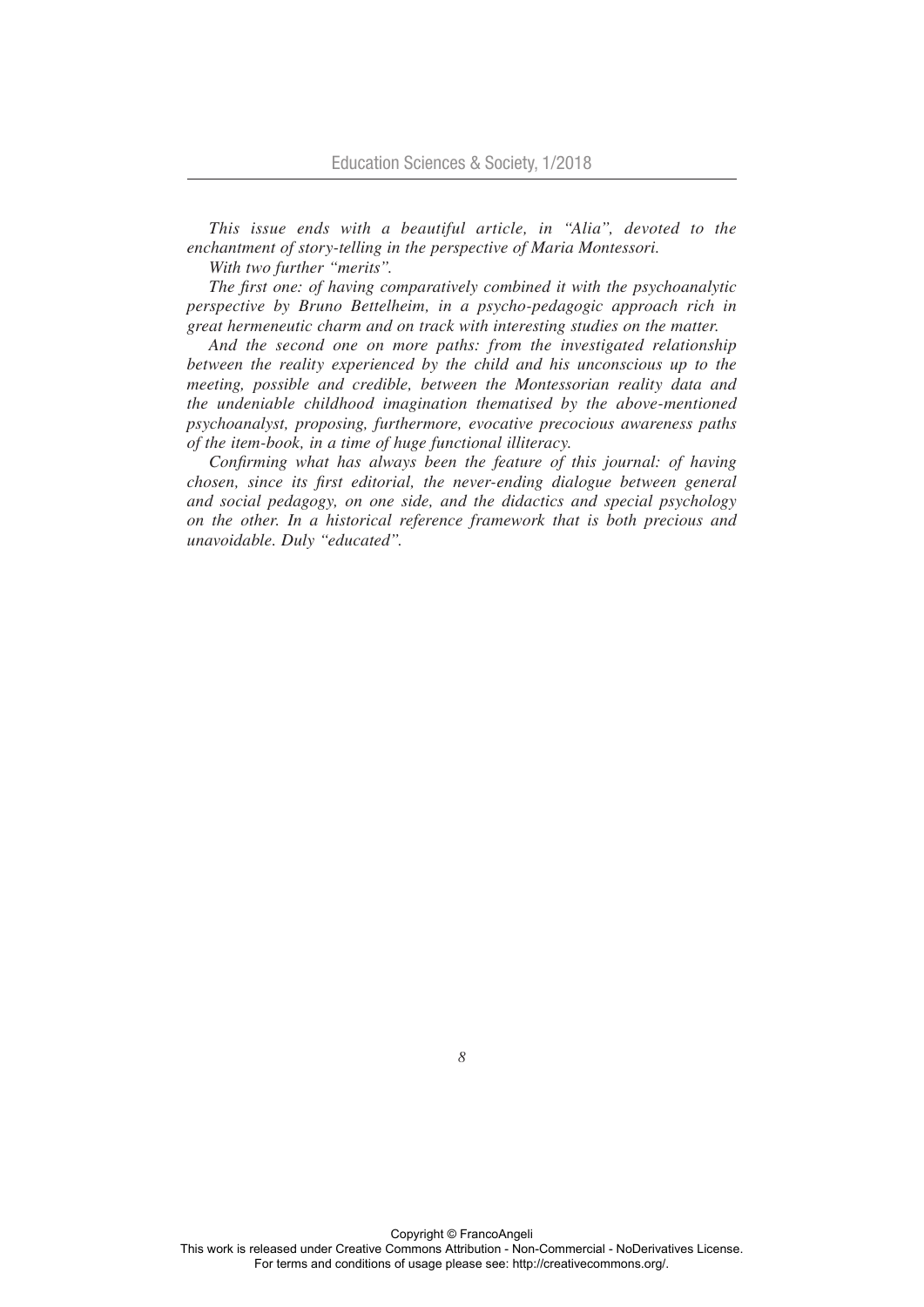## **Editoriale** Tecnologie e inclusione: il "presente che vorremmo"

*Michele Corsi, Maria Beatriz Rodrigues*

## *Da subito.*

*E che, in una certa parte del mondo, è quasi passato prossimo.* 

*Pure in alcuni atenei nazionali e, non ultimi, extra-europei. Come nella ricerca già in essere di qualche sede universitaria, a opera di determinati colleghi.*

*Al pari di taluni progetti europei e internazionali attivi da tempo.* 

*Di tutto questo: analisi e prospettive, il presente fascicolo offre un ampio riscontro. Con un numero che è assai ricco di contributi. Forse il più denso della rivista, da quando ha iniziato le sue pubblicazioni. A opera di Autori italiani e stranieri, donne e uomini, maggiormente accreditati, e da anni, a livello universitario, e di altri più giovani.* 

*Un bel "concerto", davvero, di voci e di esperienze che apre il cuore alla speranza.* 

*Specialmente a chi di decenni alle spalle ne ha molti, ed è convinto, e non da adesso, che il futuro della pedagogia, quale nome complessivo di ambito, non può essere certamente quello di un ideologismo talora fine a se stesso o di teorie e modelli rovesciati centinaia e migliaia di volte in lungo e in largo, di dritto e di rovescio (ma cosa potranno ancora dire di "nuovo"?) o di un buonismo esasperante che nulla hanno a che vedere con una scienza dell'educazione contemporaneamente intesa.*

*E, da qui, ai suoi diversi crinali teorico-pratici.*

*Dalla pedagogia generale a quella sociale, dalla pedagogia delle famiglie a quelle interculturale e del lavoro. Per giungere, talora, sino alla stessa didattica e alla più o meno "interconnessa" pedagogia speciale.* 

*Con "confusioni" ed equivoci, non di rado, anche epistemologici tra campi applicativi peraltro differenti tra loro.*

*Credendo così, e a torto, di risolvere problemi scolastici, di insegnamento o di apprendimento, con "letture", nemmeno per giunta adeguatamente critiche, di taglio, invece, ipocritamente pedagogico e latamente didatticista. E questo, talvolta, pure nella più "benevola" delle interpretazioni.* 

*"Education Sciences & Society" ha offerto, dalla sua comparsa nel panorama editoriale a oggi, non pochi numeri e dedicato molteplici studi e riflessioni alle tecnologie e ai processi di inclusione. Ritenendoli, giustamente, quali due frontiere ineludibili del presente che ci riguarda. Separatamente e congiuntamente.*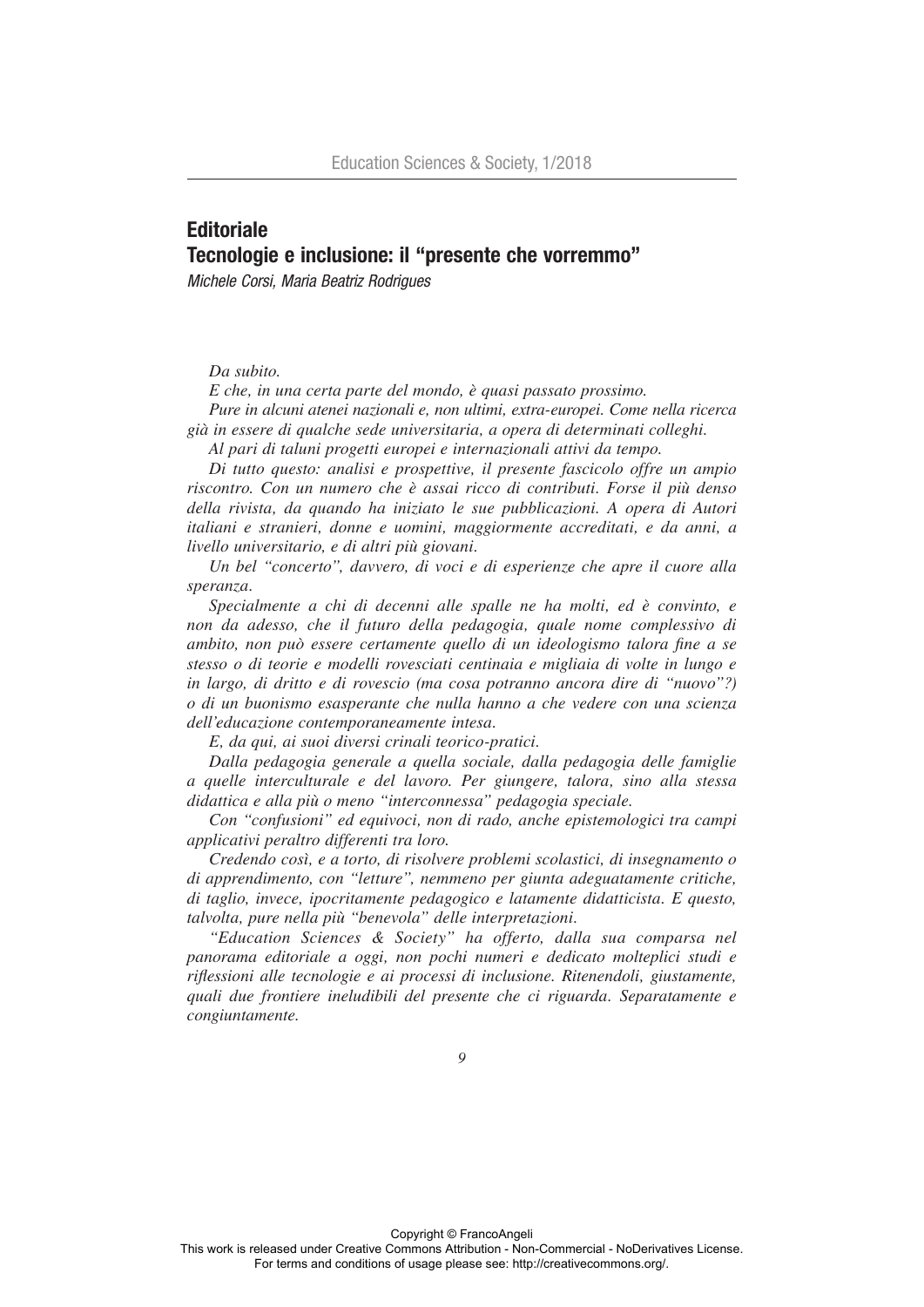*Non soltanto sul versante delle numerose ed eterogenee disabilità, ma in generale. Per qualsivoglia segmento educativo: dalla nascita alla morte, personale e gruppale. Come, globalmente, per l'intera scuola: non ultima quella italiana. Dalla scuola dell'infanzia alla secondaria superiore, dall'università alla formazione in servizio, anche di marca post-universitaria, di tutti e di ciascuno. È mai possibile del resto, limitandoci alla sola istituzione scolastica, mantenere ancora in vita, e assai spesso con l'"ossigeno", la scuola delle lavagne e dei gessetti, dei pesantissimi e farraginosi libri di testo (con buona pace di Freinet, ormai morto da decenni, dell'intero attivismo naturalistico e cristiano, dello strutturalismo e di Bruner ecc., e con danni di scoliosi pure per le giovani spalle dei nostri alunni) e di quaderni variamente colorati (con zaini così stracolmi che sembrano, a volte, quelli di migranti desolati pronti a un qualche avventuroso imbarco)? La scuola – o l'università – unicamente delle lezioni frontali, delle spiegazioni e interrogazioni "ancien régime", come ai tempi dei nostri trisavoli o dei nostri "antenati" in genere?*

*Alla stregua di una storia che si fosse fermata, immutabile e immobile.*

*Come se la contemporaneità, che nondimeno pulsa vivace al di fuori delle mura scolastiche, non le riguardasse. Quale meraviglia, poi, se i nostri scolari e studenti, tra queste pareti, si annoiano, e non per poco. Se vivono le ore di scuola come un debito da pagare, per correrne infine fuori, allegri e vocianti. Se, durante monotone spiegazioni, magari anche coltissime, giocano coi loro cellulari, iPad e quant'altro connota, invece, quest'età e la loro età.*

*Con gli insegnanti pure maggiormente motivati che, al solo pensiero di assomigliare ai docenti di secoli addietro, si intristiscono e perdono ogni possibile slancio per ciascun anno scolastico che passa.*

*Altro che la scuola dalle luci sempre accese del "mio" '68. È questa, piuttosto, la scuola della fissità e della noia mortali.*

*Che la scuola si apra invece alla contemporaneità.*

*Che si contagi e si contamini con essa. Ovviamente, con l'intelligenza critica che la connota.*

*Che allarghi a dismisura i propri orizzonti didattici e strumentali. E inglobi in essa le tecnologie. Pure ripensandole e rivisitandole. E mediandole con la migliore tradizione ed esperienza della propria storia ultramillenaria.*

*La scuola, cioè, sicuramente dei "tempi distesi": quelli dei migliori, e più consolidati, processi d'insegnamento-apprendimento, ma nondimeno la scuola di questo nostro presente che cambia in gran fretta e corre con la velocità della luce.* 

*Di tutto questo la scuola e la società non possono fare a meno.*

*E penso che Dewey, se tornasse in vita – quel Dewey a volte pluri-citato per dar torto alle possibili e necessarie innovazioni –, sarebbe del medesimo parere.*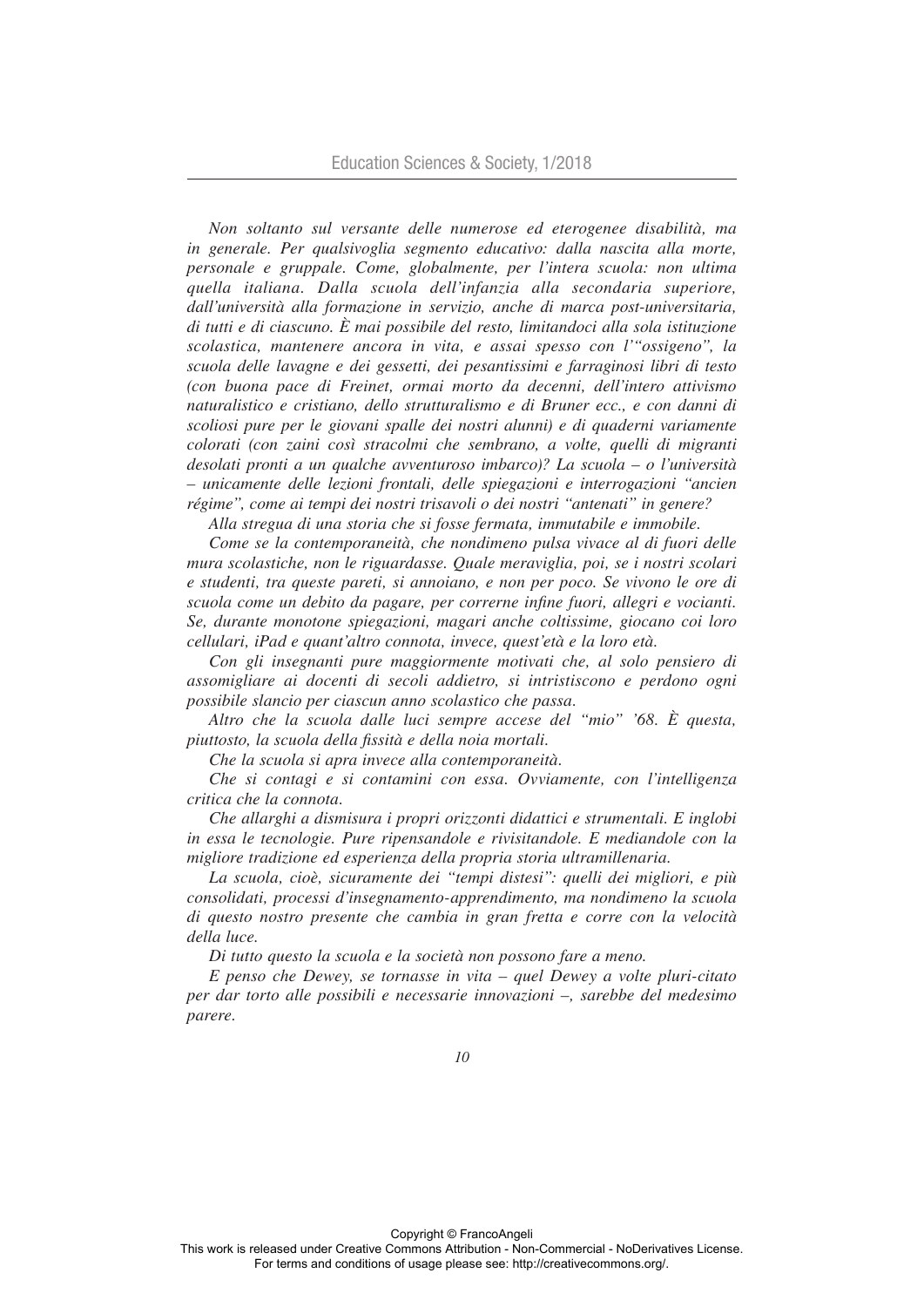*Vengo adesso al tema e all'urgenza scolastica, sociale e democratica degli alunni con disabilità.* 

*Sullo sfondo più ampio delle persone in queste condizioni.*

*Non a caso, ho fatto riferimento alla democrazia.*

*Con debito ricorso anche all'inderogabile "argomento" del diritto allo studio, ben lontano dall'essere stato risolto, pure in Italia.*

*Per tutti, ma particolarmente per questi nostri allievi "in difficoltà".*

*Disabilità – come ho già scritto – plurime e assai eterogenee fra loro.* 

*Basta leggere, infatti, i contributi presenti in questo fascicolo per rendersene conto: dislessia, difficoltà di apprendimento in generale, impedimenti motori, deficit di attenzione, iperattività, problematiche visive, autismo, sindrome di Down ecc.*

*Con riscontri che fanno capo, nondimeno, ad atenei differenti e a progetti di inclusione variamente elaborati nel tempo.*

*Come a più centri di ricerca (uno per tutti: il CeDisMa) o a progetti come, ad esempio, il MUSE, a Laboratori universitari preposti alla formazione di docenti di qualche specifico ordine e grado scolastici (con il "caso", qui, della terza Università di Roma) o a scuole come – per citarne una soltanto – l'Istituto comprensivo di Palermo, in una pluralità peraltro di Paesi e nazioni: dall'Italia al Brasile, dall'Argentina al Cile, al Messico ecc.* 

*Con una letteratura pedagogica, e non solo, di supporto: la più ampia e accreditata possibile.*

*Per fermarsi unicamente a un primo livello di lettura dei diversi articoli ivi pubblicati.*

*Ma tutti con una costante teorico-pratica che ritorna stabilmente: l'utilizzo di tecnologie molteplici per essere di reale aiuto a disabilità reali parimenti numerose.* 

*Un principio e una scelta di campo totalmente convincenti.*

*Così da essere stato, peraltro, prescelto quale uno degli item maggiormente significativi del progetto di eccellenza, ancorché vinto, dal Dipartimento di Scienze della formazione, dei beni culturali e del turismo dell'Università di Macerata.* 

*Del resto, quale altra alternativa?*

*Il buonismo o la pacca sulle spalle?*

*Che essere disabile è "bello", che il migrante di turno è egualmente "bello"? Delle mozioni degli affetti non sappiamo che farcene.*

*Politicamente, culturalmente, socialmente, pedagogicamente.*

*Coll'aggravio, anzi, che altre discipline, e in specie le scienze dure ed esatte, finiscono col liquidare i saperi pedagogici come inutili, quando non dannosi (da Mussi a Gelmini, da Galli della Loggia ad Alberoni ecc.), assumendoli al "male" perpetrato nondimeno ai danni della scuola italiana.*